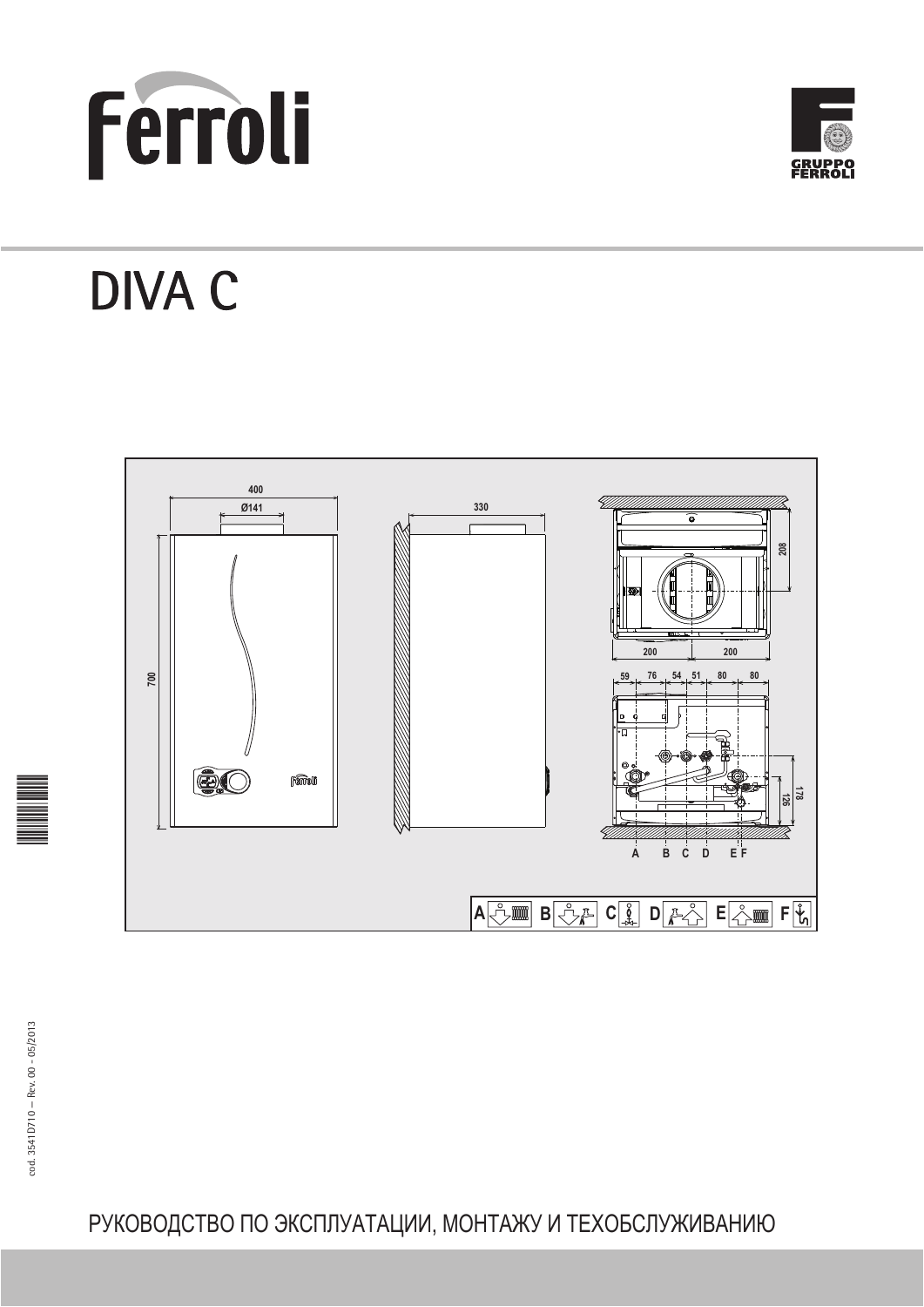# RU

#### 1. УКАЗАНИ<sub>Ч</sub> ОБШЕГО ХАРАКТЕРА

- Внимательно прочитайте предупреждения, содержащиеся в настоящем руководстве, и  $c$ облюдайте их в процессе эксплуатации агрегата
- После монтажа котла проинформируйте пользователя о принципах его работы и передайте ему в пользование настоящее руководство, которое является неотъемлемой и важной частью агрегата; пользователь должен бережно сохранять его для возможного использования в будущем.
- Установка и техническое обслуживание котла должны производиться квалифицированным персоналом при соблюдении действующих норм и в<br>соответствиисс указаниямиизготовителя. Запрещается выполнять любые действия на опломбированных устройствах регулировки.
- Неправильная установка или ненадлежащее техническое обслуживание могут быть причиной вреда для людей, животных и имущества. Изготовитель не несет никакой ответственности за ущерб, связанный с ошибочными установкой и эксплуатацией агрегата, а также с несоблюдением предоставленных им инструкций.
- Прежде чем приступить к выполнению любой операции очистки или технического обслуживания. отключите агрегат от сетей питания с помощью выключателя системы и/или предусмотренных для этой цели отсечных устройств.
- В случае неисправной и/или ненормальной работы агрегата выключите его и воздерживайтесь от любой попытки самостоятельно отремонтировать или устранить причину неисправности. В таких случаях обращайтесь исключительно<br>квалифицированному персоналу. Возможные операции по ремонту-замене комплектующих должны выполняться только квалифицированными специалистами с использованием исключительно оригинальных запчастей. Несоблюдение всего вышеуказанного может нарушить безопасность работы агрегата.
- Настоящий агрегат допускается использовать только по тому назначению, для которого он спроектирован и изготовлен. Любое другое его использование следует считать ненадлежащим и, следовательно, опасным
- Упаковочные материалы являются источником потенциальной опасности и не должны быть оставлены в местах, доступных детям.
- Не разрешается использование агрегата лицами (в том числе, детьми) с ограниченными физическими, сенсорными или умственными возможностями или лицами без надлежащего опыта и знаний, если они не находятся под непрерывным надзором или проинструктированы насчет правил безопасного использования агрегата.
- Утилизация агрегата и его принадлежностей должна выполняться надлежащим • иниведите в разнивать и в томана в толькодательством.<br>• образом, в соответствии с действующим законодательством.
- Приведенные в настоящем руководстве изображения дают упрощенное представление изделия. Подобные изображения могут несущественно отличаться от готового изделия

#### $2.$  ИНСТРУКЦИИ ПО ЭКСПЛУАТАЦИИ

#### 2.1 Предисловие

**DIVA С** представляет собой высокоэффективный тепловой генератор для отопления и ГВС, работающий на природном или сжиженном нефтяном газе. Котел оснащен атмосферной горелкой с электронной системой розжига и микропроцессорной системой управления. Котел может быть установлен закрытом помещении или снаружи, в частично защищенном месте (согласно  $c$ тандарту EN 297/A6), с температурой окружающего воздуха до -5°С.

### $2.2$  Панель управления

**Панель** 



рис. 1 - Панель управления

#### Условные обозначения на панели управления рис. 1

- **1** Кнопка уменьшения задаваемой температуры в системе ГВС
- **2** Кнопка увеличения задаваемой температуры в системе ГВС<br>3 Кнопка уменьшения задаваемой температуры в системе ото
- **3** Кнопка уменьшения задаваемой температуры в системе отопления<br>4 Кнопка увеличения задаваемой температуры в системе отопления **4** Кнопка увеличения задаваемой температуры в системе отопления<br>**5** Дисплей
- 
- **5** Дисплей<br>**6** Кнопка с Кнопка сброс - выбора режима Лето/Зима
- 7 Кнопка выбора режима "Экономичный"/"Комфорт" "Вкл/Выкл" котла
- 
- **8** Символ ГВС<br>9 Символ рабо **9** Символ работы агрегата в режиме ГВС<br>**10** Индикация "Летний режим"
- Индикация "Летний режим"
- **11** ɂɧɞɢɤɚɰɢɹ ɦɧɨɝɨɮɭɧɤɰɢɨɧɚɥɶɧɨɝɨ ɪɟɠɢɦɚ
- Символ режима "Есо" (Экономичный)
- 13 Индикация работы агрегата в режиме отопления
- **14** Символ отопления<br>**15** Индикация работа
- **15** Индикация работающей горелки на фактическом уровне мощности<br>17 Пидрометр  $\Gamma$ идрометр

#### **Индикация во время работы котла**

#### Режим отопления

О поступлении команды на включение отопления (от комнатного термостата или от пульта ДУ с таймером) предупреждает мигание индикатора теплого воздуха над символом батареи на дисплее

На дисплее (поз. 11 - рис. 1) высвечивается текущая температура воды, подаваемой в на дистинов (нести и теристи, в воения и телестиния, а воения отопления - символ "d2"

#### Режим горячего водоснабжения

О поступлении команды на включение системы ГВС, генерируемой при заборе горячей воды, предупреждает мигание соответствующего индикатора под символом крана на дисплее

На дисплее (поз. 11 - рис. 1) высвечивается выходная температура воды в контуре ГВС, a<br>во время ожидания выдачи воды ГВС - символ **"d1"**.

#### **Режим Comfort**

О поступлении команды на переключение в режим (восстановление внутренней температуры котла) предупреждает мигание индикатора, расположенного под краном. На дисплее (поз. 11 - рис. 1) высвечивается температура воды в котле.

#### **Неисправность**

В случае неисправности (см. сар. 4.4) на дисплей выводится код неисправности (поз. 11 рис. 1), а во время ожидания, обусловленного безопасностью, - надпись "d3".

#### $2.3$  Включение и выключение

#### Подключение к сети электропитания

- В течение 5 секунд на дисплее будет высвечиваться версия программного обеспечения, установленного в электронном блоке.
- Откройте газовый вентиль, установленный перед котлом.
- Теперь котел готов к автоматическому включению при каждом заборе горячей воды или при поступлении сигнала на включение системы отопления (от комнатного термостата или устройства ДУ с таймером).

#### Включение и выключение котла

Нажмите кнопку вкл/выкл (поз. 7 - рис. 1) в течение 5 секунд.



Когда котел выключается, электрическое питание все еще поступает на электронную плату. Не работают система ГВС и отопления. Остается активной система против оледенения Чтобы снова включить котел, нажмите повторно на кнопку вкл/выкл (поз. 7 рис. 1) в



Этим обеспечивается немедленная готовность котла к работе каждый раз при потреблении горячей воды или при запросе на отопление (вызываемым комнатным термостатом или дистанционным термостатом с таймером).



При отключении котла от системы электропитания и/или газовой магистрали<br>функция против оледенения отключается. Во время длительного функция против оледенения отключается. неиспользования котла в зимний период, во избежание ущерба от возможного замерзания рекомендуется слить всю воду из котла, как из контура отопления, так и из контура ГВС; или же слить только воду из контура ГВС и добавить антифриз в систему отопления, в соответствии с указаниями, приведенными в sez. 3.3

#### **4 Регулировки**

течение 5 секунд.

#### $\Pi$ ереключение режимов "Лето"/"Зима"

Нажмите кнопку "Лето"/"Зима" (поз. 6 - рис. 1) на 2 секунды.

На дисплее высветится символ "Лето" (поз. 10 - рис. 1): При этом котел будет вырабатывать только воду для ГВС. Остается активной система антизамерзания.

 $\Lambda$ ля выключения режима "Лето" вновь нажмите кнопку "Лето"/"Зима" (поз. 6 рис. 1) на 2 секунды

### Регулировка температуры воды в системе отопления

С помощью кнопок системы отопления (поз. 3 и 4 - рис. 1) температуру можно регулировать от минимальной 30°С до максимальной 80°С; не рекомендуется запускать котел в работу при температуре ниже 45°С.

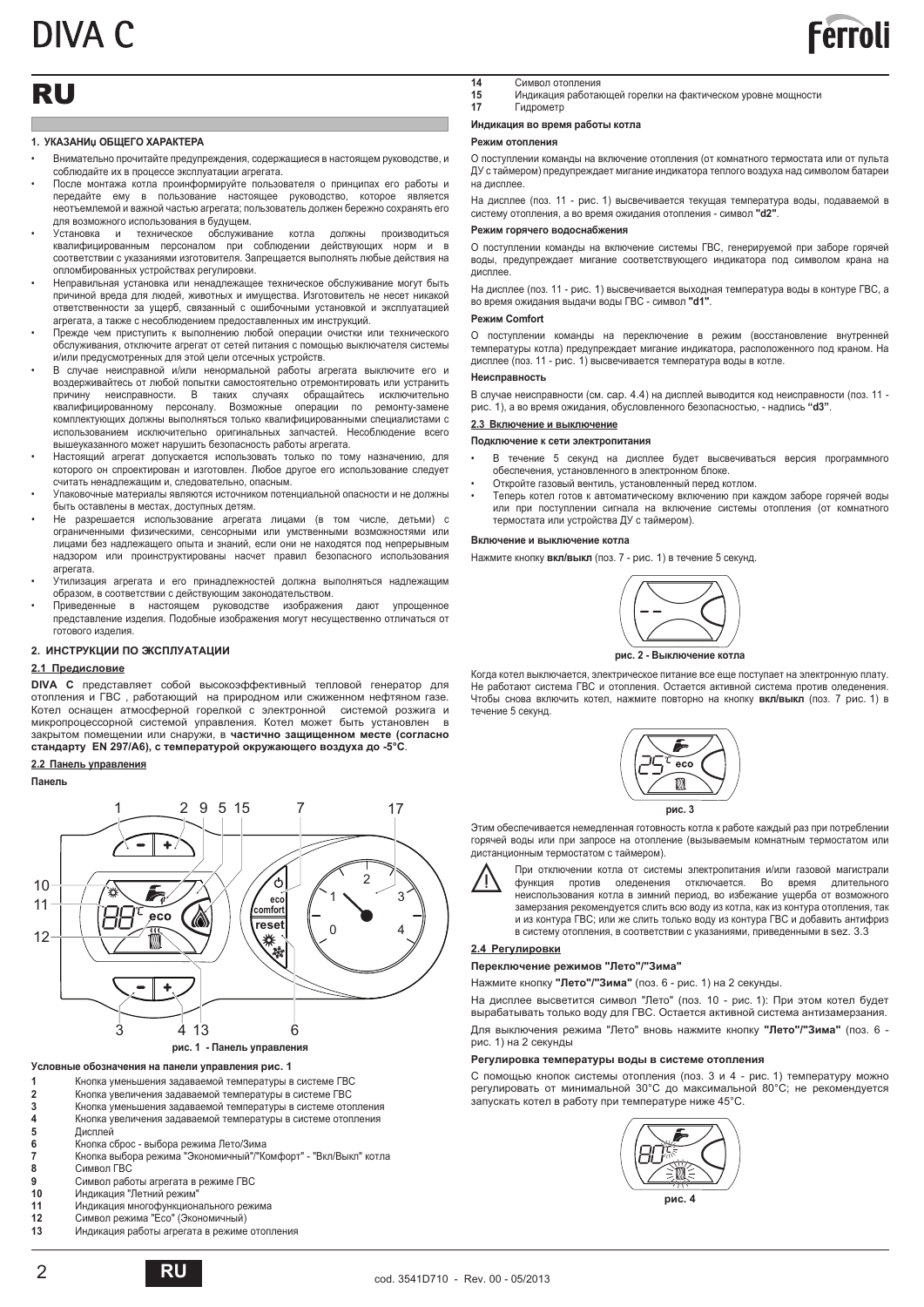# Регулировка температуры в системе горячего водоснабжения (ГВС)

С помощью кнопок системы ГВС (поз. 1 и 2 - рис. 1) температуру можно регулировать от минимальной 40°С до максимальной 55°С.



Регулировка температуры воздуха в помещении (с помощью опционного термостата температуры в помещении)

Задайте с помощью термостата температуры воздуха в помещении нужную температуру внутри помещения. При отсутствии термостата температуры воздуха в помешения котел обеспечивает поддержание в системе отопления заданной температуры воды.

#### Регулировка температуры воздуха в помещении (с помощью опционного  $y$ стройства ДУ с таймером)

Задайте с помощью устройства ДУ с таймером нужную температуру внутри<br>помещения. Котел будет поддерживать температуру воды в системе, необходимую для обеспечения в помещении заданной температуры воздуха. В том, что касается работы котла с устройством ДУ с таймером, см.<br>соответствующуюинструкциюна это устройство.

#### **Выбор режимов ECO/COMFORT**

Котел оборудован специальной функцией, обеспечивающей высокую скорость подачи воды в системе ГВС и максимальный комфорт для пользователя. Когда это устройство задействовано (режим COMFORT), оно поддерживает температуру находящейся в котле воды, обеспечивая тем самым немедленное поступление горячей воды при открытии крана и устраняя необходимость ждать этого некоторое время.

Данное устройство может быть отключено пользователем (режим ЕСО), нажав kлавишу eco/comfort (поз. 7 - рис. 1). При работе в режиме ЕСО на дисплее высвечивается соответствующий символ (поз. 12 - рис. 1). Для включения режима "КОМФОРТ" снова нажмите кнопку "Экономичный"/"Комфорт" (поз. 7 - рис. 1).

#### Регулирование с дистанционного пульта управления с таймером

Если к котлу подключено устройство дистанционного управления с таймером (опция), вышеописанные регулировки производятся в<br>соответствиисс указаниями,приведенными в таблица 1.

#### $Ta6n$ <sub>2112</sub> 1

| Регулировка температуры воды в    | Регулировку можно осуществлять как через меню Пульта ДУ с   |
|-----------------------------------|-------------------------------------------------------------|
| системе отопления                 | таймером, так и с панели управления котла.                  |
| Регулировка температуры в системе | Регулировку можно осуществлять как через меню Пульта ДУ с   |
| горячего водоснабжения (ГВС)      | таймером, так и с панели управления котла.                  |
| Переключение режимов "Лето"/      | Режим "Лето" обладает приоритетом над командой на включение |
| "Зима"                            | отопления, которая может поступить от пульта ДУ с таймером. |
| Выбор режимов "ЭКОНОМИЧНЫЙ"/      | Выбор желаемого режима может осуществляться только с панели |
| "КОМФОРТ"                         | управления котла.                                           |

#### $Pe$ гулировка давления воды в системе отопления

Лавление напора при заполнении холодного контура, считанное гидрометром котла(поз. 17 - рис. 1), должно составлять приблизительно 1,0 бар. Если во время работы давление воды в системе упадет до величины ниже минимально допустимой, котел будет остановлен и на дисплее высветится ошибка F37. С помощью крана для заливки воды (поз. 1 рис. 6) довести давление до первоначального значения. По окончании операции всегда закрывайте кран заливки волы



 $\mu$ ис. 6 - Кран для заливки воды

### 3. **MOHTAW**

# 3.1 Указания общего характера

УСТАНОВКА И НАСТРОИКА ГОРЕЛКИ ДОЛЖНА ОСУЩЕСТВЛЯТЬСЯ ТОЛЬКО<br>СПЕЦИАЛИЗИРОВАННЫМ ПЕРСОНАЛОМ, ИМЕЮЩИМ ПРОВЕРЕННУЮ КВАЛИФИКАЦИЮ, ПРИ СОЫІЮДЕНИИ ПРИВЕДЕННЫХ В НАСТОЯЩЕМ ТЕХНИЧЕСКОМ РУКОВОДСТВЕ УКАЗАНИИ.<br>ПРЕДПИСАНИЙ ДЕЙСТВУЮЩЕГО ЗАКОНОДАТЕЛЬСТВА, ПОЛОЖЕНИЙ МЕСТНЫХ НОРМ И ПРАВИЛ. И В СООТВЕТСТВИИ С ПРИНЯТЫМИ ТЕХНИЧЕСКИМИ ТРЕБОВАНИЯМИ.

#### $3.2$  **Место установки**

Данный агрегат относится к котлам с "открытой камерой сгорания". Он может быть установлен и давнов органие и технических и технических и технических и технических и технических и технических и технических приток воздуха, необходимого для горения, будет препятствовать нормальной работе котла и удалению продуктов сгорания. Кроме того, продукты сгорания, образующиеся в таких условиях, при рассеивании в домашних помещениях являются чрезвычайно вредными для здоровья

В любом случае, в месте установки не должны находиться пыль, огнеопасные предметы или материалы или едкие газы. Помешение должно быть сухим и не подверженным замерзанию.

Котел предназначен для подвески на стену и поставляется в комплекте с подвесным кронштейном. Прикрепите кронштейн к стене при соблюдении размеров, приведенных на рисунке на обложке руководства, и подвесьте на него котел. По специальному заказу может быть поставлен металлический шаблон для наметки на стене точек подвески котла. Крепление к стене должно обеспечивать стабильность и прочность положения котла.



<del>В № В</del> Если агрегат устанавливается среди мебели или боком к стене, следует предусмотреть свободное пространство, необходимое для демонтажа кожуха и выполнения обычных работ по техобслуживанию.

#### 3.3 Гидравлические соединения

#### Предупреждения



<u>АП У</u> сливное отверстие предохранительного клапана должно быть соединено с воронкой или со<br>• сливной трубой во избежание излияния воды на пол в случае повышения в авлетника<br>• отопительном контуре. В противном случае изг отопительном контуре. В противном случае изготовитель котла не несет никакой ответственности за затопление помещения при срабатывании предохранительного клапана

<u>/ ∩ Прежде чем приступать к подключению котла к системе газоснабжения, удостоверьтесь, что</u><br>котел настроен для работы на имеющемся виде газа и тщательно прочистите все трубь<br>системы системы

Выполните подключения к соответствующим штуцерам согласно чертежу на и в соответствии с символами, имеющимися на самом агрегате.

Прим.: аппарат оснащен внутренним байпасом системы отопления.

#### Характеристики воды для системы отопления

В случае, если жесткость воды превышает 25° Fr (1°F = 10 ппм СаСО<sub>3</sub>), используемая вода должна быть надлежащим образом подготовлена, чтобы предотвращать образование накипи в котле

#### Система защиты от замерзания, жидкие антифризы, добавки и ингибиторы

Использование жидких антифризов, добавок и ингибиторов разрешается в случае необходимости ТОЛЬКО И ИСКЛЮЧИТЕЛЬНО, ЕСЛИ ИХ ИЗГОТОВИТЕЛЬ ЛЭЕТ ГЭЛЭНТИЮ, ПОЛТВЕЛЖЛЭЮЩИЮ, ЧТО ЕГО ПЛОЛУКЦИЯ отвечает данному виду использования и не причинит вреда теплообменнику котла и другим комплектующим и/или материалам, использованным в конструкции котла и системы. Запрещается использовать жидкие антифризы, добавки и ингибиторы, не предназначенные специально для применения в тепловых установках и несовместимые с материалами, использованными в конструкции котла и системы отопления

#### 3.4 Присоединение к газопроводу

Газовую магистраль следует подключать к соответствующей точке (см. рисунок на обложке) при соблюдении действующих норм, с помощью жесткой металлической трубы или бесшовного гибкого шланга из нержавеющей стали. Между газовой магистралью и котлом следует установить газовый вентиль. Проверьте герметичность всех газовых соединений

#### $3$ лектрические соединения

#### Предупреждения

<u>А</u> Аппарат должен быть подключен к надежной системе заземления, выполненной в<br>«Вы соответствии с действующими нормами техники безопасности. Эффективность кантура<br>азаемления и его соответствие нормам должны быть провере 3аземления и его соответствие нормам лопжны быть проверены квалифицированным персоналом. Изготовитель не несет никакой ответственности за ушерб, могуший быть причиненным отсутствием заземления аппарата.

> Внутренние электрические соединения в котле уже выполнены, он снабжен также сетевым шнуром типа "Y" без вилки. Подключение к электрической сети должно быть выполнено в виде фиксированного соединения, оборудованного двухполюсным выключателем с расстоянием между контактами не менее 3 мм. На участке между котлом и источником алектрического литания должны быть установлены плавкие предохранители на силу тока не более 3 А. При выполнении электрических соединений очень важно соблюсти полярность (ФАЗА: коричневый провод / НЕЙТРАЛЬ: синий провод / ЗЕМЛЯ: желто-зеленый провод.



<u>А</u> Пользователю запрещается самостоятельно производить замену кабеля питания. В случае<br>повреждения кабеля выключите аппарат и обращайтесь к квалифицированным персоналом<br>для его замены. В случае замены электрического ка для его замены. В случае замены электрического кабеля, используйте исключительно кабель типа "HAR H05 VV-F" 3x0,75 мм2 с наружным диаметром не более 8 мм.

#### Термостат комнатной температуры (опция)



∕∧ ВНИМАНИЕ: ТЕРМОСТАТ КОМНАТНОИ ТЕМПЕРАТУРЫ ДОЛЖЕН БЫТЬ УСТРОИСТВОМ<br>С КОНТАКТАМИ НЕ ПОД НАПРЯЖЕНИЕМ. ТЕМПЕРАТУРЫ ПОВЛЕЧЕТ ЗА СОБОЙ KЛЕММЫ ТЕРМОСТАТА КОМНАТНОЙ ТЕМПЕРАТУРЫ ПОВЛЕЧЕТ ЗА СОБОЙ "НЕПОДЛЕЖАЩЕЕ РЕМОНТУ ПОВРЕЖДЕНИЕ ЭЛЕКТРОННОЙ ПЛАТЫ.

При подключении регуляторов комнатной температуры с повременной программой управления или таймера, не следует запытывать их через размыкающие контакты. В зависимости от типа устройства питание должен подводиться напрямую от сети или от батареек.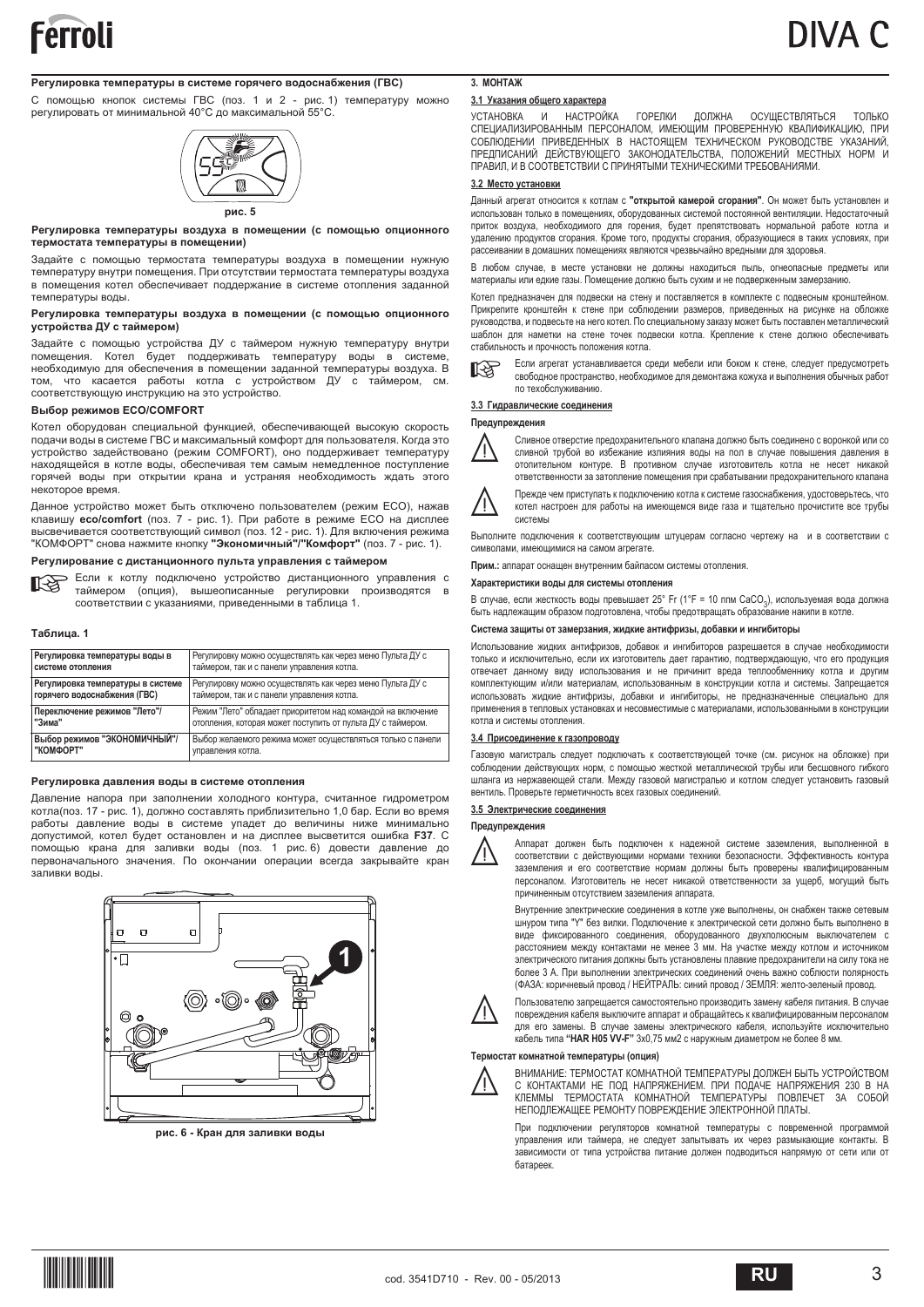# DIVA C



# $\overline{A}$ оступ к электрической клеммной панели

Сняв обшивку котла, можно получить доступ к электрической клеммной панели. Расположение клемм для различных подключений приводится также на электрической схеме на рис. 14.



рис. 7 - Доступ к клеммной панели

#### 3.6 Воздуховоды для притока воздуха/удаления продуктов сгорания

Труба подсоединения к дымоходу должна иметь диаметр, не меньший чем диаметр соединительного патрубка на прерывателе тяги. После прерывателя тяги должен идти вертикальный участок дымохода длиной не менее 0,5 метра. Размеры и монтаж дымоходов и трубы для подсоединения к ним котла должны соответствовать действующим нормам



Котел оборудован предохранительным устройством (термостатом обнаружения дыма), блокирующим действие агрегата в случае плохой тяги или засорения дымовой трубы. Запрещается вскрывать и отключать данное устройство.

#### $4.$  УХОД И ТЕХНИЧЕСКОЕ ОБСЛУЖИВАНИЕ

#### **4.1 Регулировки**

#### Перенастройка на другой тип газа

Агрегат рассчитан для работы как на метане, так на сжиженном нефтяном газе. Подготовка котла к работе на том или другом газовом топливе производится на заводе, причем соответствующее указание приведено на упаковке, а также на табличке технических данных, установленной на самом агрегате. В случае необходимости перевода котла на работу с газом, отличным от газа, для которого был настроен на заводе, необходимо приобрести специально предусмотренный для этой цели комплект для переоборудования и действовать, как указано ниже:

- 1. Отключите электрическое питание от котла и закройте газовый вентиль.<br>2. Замените в форсунки на главной горелке. устанавливая форс
- Замените форсунки на главной горелке, устанавливая форсунки, **TEROIST A TEXT AND THE CONSULTED A TEXT YOU HAVE SEE AN AREA HAVE THE VIOLET AND THE SEE ASSESS** OT ИСПОЛЬЗУЕМОГО ТИПА ГАЗА
- 3. Подайте питание на котел и откройте газовый вентиль.
- 4. Изменение параметра, соответствующего типу газа:
	- установите котел в режим ожидания
	- нажмите на кнопки системы ГВС (поз. 1 и 2 рис. 1 на 10 секунд: на Нажните на мнонки элотомы гве (нее: 1 и д
	- . .<br>нажмите на кнопки системы ГВС (поз. 1 и 2 рис. 1, чтобы задать параметр 00 (для работы на метане) или 01 (для работы на сжиженном нефтяном газе GPL).
	- нажмите на кнопки системы ГВС (поз. 1 и 2 рис. 1) в течение 10 секунд. котел вернется в режим ожидания
- 5. Отрегулируйте минимальное и максимальное давление на горелке (см. соответствующий параграф), задавая значения из таблицы технических данных для используемого типа газа
- 6. Наклейте этикетку, содержащуюся в комплекте по переводу на другой тип газа, возле таблички с техническими данными, чтобы подтвердить состоявшийся перевод.

#### **Ⱥɤɬɢɜɚɰɢɹ ɬɟɫɬɨɜɨɝɨ ɪɟɠɢɦɚ TEST**

Одновременно нажмите на кнопки системы отопления (поз. 3 - рис. 1) на 5 секунд, чтобы включить тестовый режим TEST. Котел включится на максимальной мощности, заданной так, как указано в следующем параграфе.

На дисплее мигают символы отопления и ГВС (рис. 8); рядом отображается мощность **ΩΤΩΠΑΡΗΜΑ** 



рис. 8 - Режим ТЕSТ (мощность системы отопления = 100%)

Нажмите на кнопки системы отопления (поз. 3 и 4 - рис. 1) для увеличения или уменьшения мощности (минимальная мощность = 00% - максимальная мощность = 100%)

В случае активации режима TEST и забора воды ГВС, достаточного для активации режима ГВС, котел остается в режиме ТЕST, но 3-ходовой клапан переключается в режим ГВС.

Лля отключения режима TEST одновременно нажмите на кнолки отопления (поз. 3 и 4 рис. 1) в течение 5 секунд.

Режим TEST в любом случае автоматически отключится через 15 минут или по завершении забора воды ГВС (в случае если величина забора достаточна для активации режима ГВС).

#### Регулировка давления на горелку

Этот агрегат, относящийся к типу с модулируемым пламенем, имеет два фиксированных значения давления: минимальное и максимальное. Эти значения следует взять из таблицы технических данных на основе используемого типа газа.

- Подключите манометр к разъему для замера давления "В", расположенному на выходе из газового клапана
- на ввигодо из тазового тианана.<br>Снимите защитный колпачок "D", открутив винт "A".
- Запустите котел в тестовом режиме **TEST**.
- Отрегулируйте максимальную мощность на максимальное значение.
- Отрегулируйте максимальное давление винтом "G", поворачивая его по часовой стрелки для увеличения и против часовой стрелки - для уменьшения давления.<br>• Отсоедините один из двух соединителей от катушки регулирования Modureg
- "C" на газовом клапане.
- Отрегулируйте минимальное давление винтом "E", поворачивая его по часовой стрелки для увеличения и против часовой стрелки - для уменьшения давления.
- Подсоедините соединитель, ранее снятый с катушки регулирования Modureg, на газовый клапан.
- Убедитесь, что максимальное давление не изменилось
- Верните на место защитный колпачок "D",
- Для завершения тестового режима TEST повторите процедуру активации или подождите 15 минут.





**ыис. 9 - Газовый клапан** 

- **A** Винт зашитный колпачок
- В Разъем для замера давления на выходе из клапана
- С Провод катушки регулирования Modureg
- **D** Защитный колпачок
- **E** Регулировка минимального давления
- **G** Регулировка максимального давления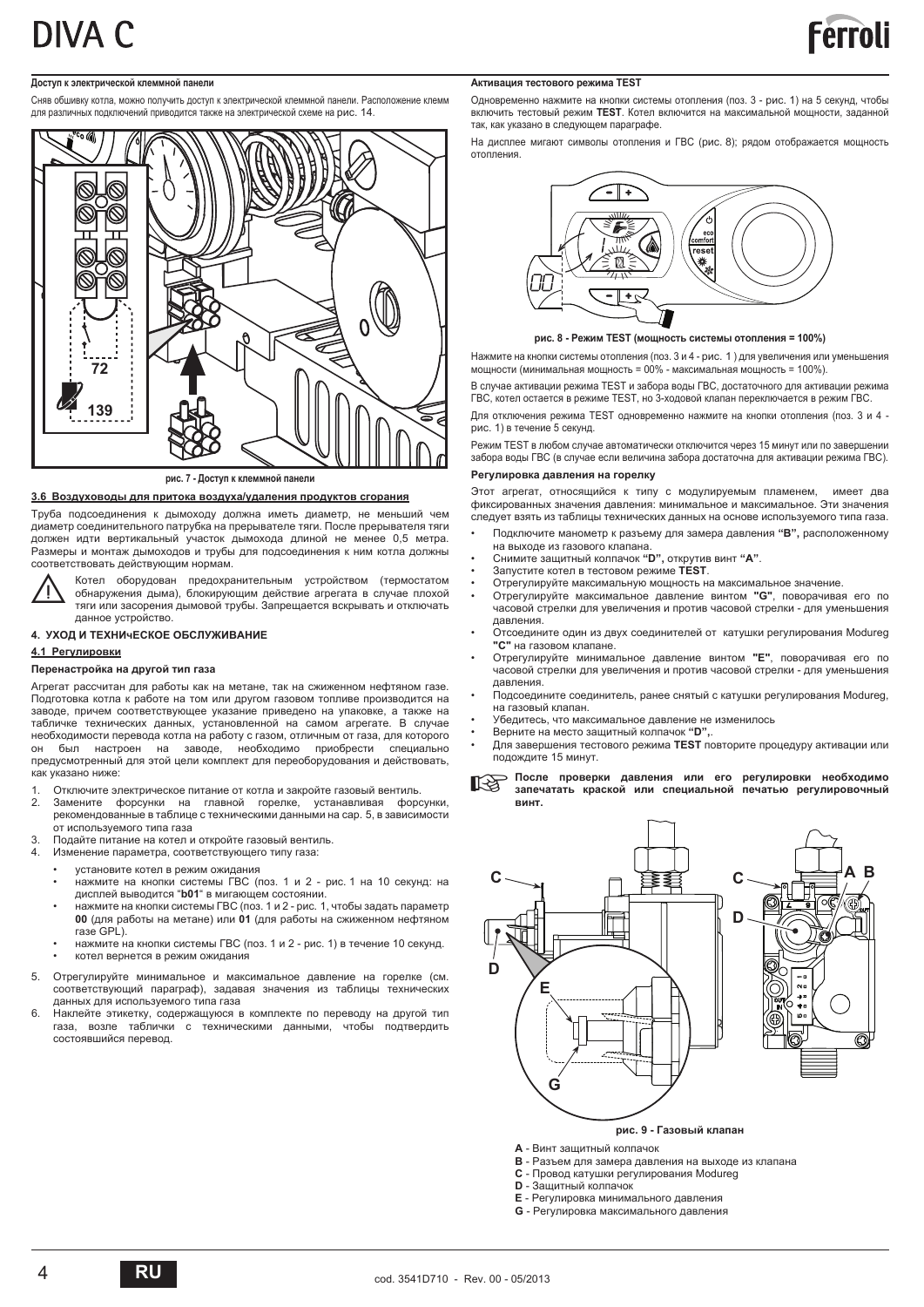# **Регулировка мощности отопления**

Для регулировки мощности отопления установите котел в режим TEST (см. деви грађања.<br>sez. 4.1). Нажимайте кнопки задания температуры воды в системе отопления (поз. 3 - рис. 1) для соответственного увеличения или уменьшения мощности (минимальная = 00 / максимальная = 100). При нажатии в течение 5 секунд после УНАНИЖЖЕНИЕ В ТО И В В ТИХ ВИЗОВНОГО В ТОЛЬКО ЧТО ЗАДАННАЯ МАКСИМАЛЬНАЯ МОЩНОСТЬ. STETE MISHIM TEST COMPONED TEST (СМ. Sez. 4.1).

### Регулировка мощности розжига

Для регулировки мощности розжига установите котел в режим TEST (см. sez. 4.1). Нажмите на кнопки системы ГВС (поз. 1 - рис. 1), чтобы увеличить или уменьшить мощность (минимальная = 00 - максимальная = 60). Нажмите на кнопку сброса не позднее 5 секунд, мощность розжига останется на уровне только что<br>установленной.Выйдите из тестового режима TEST (см. sez. 4.1).

# $4.2$  **Ввод в эксплуатацию**

### Перед включением котла

- Проверьте герметичность системы подвода газа.
- Проверьте правильность предварительно созданного в расширительном cocvде давления
- Заполните систему водой и полностью спустите воздух из котла и системы отопления.
- Удостоверьтесь в отсутствии утечек воды из системы отопления, контура ГВС, из котла и в различных соединениях.<br>Проверьте правильность выполн
- выполнения электрических соединений и эффективность заземления.
- Удостоверьтесь, что величина давления газа соответствуют требуемому **ЗНАЧАНИЮ**
- Проверьте, что в непосредственной близости от котла не находятся огнеопасные жидкости и материалы.

### Контрольные операции, выполняемые во время работы

- Включите аппарат.
- Проверьте герметичность топливного контура и водопроводов.
- При работающем котле проверьте, нормально ли работают дымоход и воздуховоды для притока воздуха и удаления дымовых газов. Проверьте, правильно ли циркулирует вода между котлом и системой
- отопления. Удостоверьтесь, что газовый клапан правильно обеспечивает модуляцию
- иощности, как в режиме отопления, так и в режиме ГВС.
- Проверьте работу системы розжига котла. Для этого несколько раз включите и выключите котел путем регулировки комнатного термостата или с пульта дистанционного управления.
- Удостоверьтесь по показаниям счетчика, что расход газа соответствует величине, указанной в таблице технических данных в сар. 5.
- Проверьте, что при отсутствии сигнала на включение отопления, горелка зажигается при открытии любого крана системы ГВС. Удостоверьтесь, что во время работы в режиме отопления при открытии крана горячей воды останавливается циркуляционный насос системы отопления и производится выработка воды ГВС.
- Проверьте правильность запрограммированных параметров и, если необходимо, внесите необходимые изменения (кривая погодозависимого регулирования, мощность, температура и т.д.).

# $4.3$  Техническое обслуживание

### Периодический контроль

Чтобы обеспечить исправную работу агрегата с течением времени, необходимо pas в года приглашать квалифицированный лерсонал для следующих проверок

- Управляющие и предохранительные устройства (газовый клапан, расходомеры, термостаты и пр.) должны исправно работать.
- Контур отвода дыма должен быть безукоризненно эффективным. (Котел с закрытой камерой: вентилятор, реле давления и пр. - Закрытая камера должна быть герметичной: прокладки, прижимы для кабелей и пр.) (Котел с открытой камерой: антинагнетатель, термостат дыма и пр..)
- трубопроводы и оголовки для забора воздуха и отвода дыма не должны быть загромождены и не должны иметь утечек
- Горелка и теплообменник должны быть чистыми и без отложений. Для их очистки не используйте химические продукты или стальные щетки.
- Электрод не должен иметь нагара и должен правильно располагаться.



- Все газовые и гидравлические соединения должны быть герметичными
- Давление воды в холодном отопительном контуре должно составлять около 1
- бара; в противном случае следует настроить это значение.
- Ширкуляционный насос не должен быть заблокированным Расширительный бак должен быть заполнен
- 
- Расход и давление газа должны соответствовать значениям из соответствующих таблиц.

# $4.4$  Устранение неисправностей

# Диагностика

Котел оснащен современной системой самодиагностики. В случае возникновения какойлибо неисправности, символ неисправности (поз. 11 - рис. 1) и соответствующий код начинают мигать на дисплее.

Некоторые неисправности (обозначаемые буквой "А") приводят к постоянной блокировке уже совета в совета и совета в совета в совета и совета и постоянной постоянной совета. (поз. 6 - рис. 1) в течение 1 секунды или кнопку RESET на пульте ДУ с таймером (опция), если таковой установлен; если котел не включится, то необходимо устранить неисправность.

Другие неисправности (обозначенные буквой "F") вызывают временную блокировку котла. Данная блокировка снимается автоматически, как только вызвавший ее возникновение параметр возвращается в нормальные рабочие пределы.

#### Таблица неисправностей

#### Таблица. 2 - Перечень неисправностей

| Код<br>неисправности | Неисправность                                                                                   | Возможная причина Способ устранения                                                                         |                                                                                                   |  |
|----------------------|-------------------------------------------------------------------------------------------------|-------------------------------------------------------------------------------------------------------------|---------------------------------------------------------------------------------------------------|--|
| A01                  |                                                                                                 | Отсутствие газа                                                                                             | Проверьте, что газ поступает в котел<br>равномерно и что из трубопроводов<br>стравлен воздух      |  |
|                      | Не состоялся розжиг горелки                                                                     | Неисправность<br>следящего/<br>поджигающего<br>электрода                                                    | Проверьте кабель электрода,<br>правильность установки и отсутствие<br>на электроде отложений      |  |
|                      |                                                                                                 | Неисправный<br>газовый клапан                                                                               | Проверьте и замените газовый<br>клапан                                                            |  |
|                      |                                                                                                 | Слишком низкая<br>мощность розжига                                                                          | Отрегулируйте мощность розжига                                                                    |  |
| A02                  | Сигнал имеющегося пламени<br>при выключенной горелке                                            | Неисправность<br>электрода                                                                                  | Проверьте электрические<br>соединения ионизирующего<br>электрода                                  |  |
|                      |                                                                                                 | Неисправность<br>электронной платы                                                                          | Проверьте электронную плату                                                                       |  |
| A03                  |                                                                                                 | Поврежден датчик<br>температуры воды в<br>системе отопления                                                 | Проверить правильность установки и<br>исправность датчика температуры<br>воды в системе отопления |  |
|                      | Сработала защита от<br>перегрева                                                                | Отсутствие<br>циркуляции воды в<br>системе                                                                  | Проверьте циркуляционный насос                                                                    |  |
|                      |                                                                                                 | Наличие воздуха в<br>системе отопления                                                                      | Стравите воздух из системы<br>отопления                                                           |  |
|                      | Срабатывание термостата                                                                         | Разомкнутый контакт<br>термостата дыма                                                                      | Проверьте термостат                                                                               |  |
| F04                  | дыма (после срабатывания<br>термостата дыма работа котла<br>будет заблокирована на 20<br>минут) | Обрыв<br>соединительного<br>провода                                                                         | Проверьте правильность<br>подключения проводов                                                    |  |
|                      |                                                                                                 | Дымоход неверных<br>размеров или забит                                                                      | Проверьте дымоход                                                                                 |  |
| F <sub>05</sub>      | Сбой параметров платы                                                                           | Неправильно задано<br>значение параметра<br>электронной платы                                               | Проверьте и при необходимости<br>измените параметр платы                                          |  |
| A06                  |                                                                                                 | Низкое давление в<br>газовом контуре                                                                        | Проверьте давление газа                                                                           |  |
|                      | Отсутствие пламени после<br>фазы розжига                                                        | Тарировка<br>минимального<br>давления горелки                                                               | Проверьте величины давления газа                                                                  |  |
| F10                  | Сбой в работе датчика на<br>трубопроводе подачи                                                 | Датчик поврежден<br>Короткое замыкание<br>в соединительном<br>кабеле<br>Обрыв<br>соединительного<br>провода | Проверьте провод датчика или<br>замените датчик                                                   |  |
|                      |                                                                                                 | Датчик поврежден                                                                                            | Проверьте провод датчика или<br>замените датчик                                                   |  |
| F11                  | Сбой в работе датчика системы<br><b>FBC</b>                                                     | Короткое замыкание<br>в соединительном<br>кабеле                                                            |                                                                                                   |  |
|                      |                                                                                                 | Обрыв<br>соединительного<br>провода                                                                         |                                                                                                   |  |
| A23                  | Сбой параметров платы                                                                           | Неправильно задано<br>значение параметра<br>электронной платы                                               | Проверьте и при необходимости<br>измените параметр платы                                          |  |
| A24                  | Сбой параметров платы                                                                           | Неправильно задано<br>значение параметра<br>электронной платы                                               | Проверьте и при необходимости<br>измените параметр платы                                          |  |
| F37                  | Некорректное давление воды в                                                                    | Слишком низкое<br>давление в системе                                                                        | Заполните систему водой                                                                           |  |
|                      | системе отопления                                                                               | Реле давление воды<br>не подсоединено или<br>повреждено                                                     | Проверьте датчик                                                                                  |  |
| F43                  |                                                                                                 | Не циркулирует вода<br>- Н,О В                                                                              |                                                                                                   |  |
|                      | Срабатывание защиты<br>теплообменника.                                                          | отопительной<br>системе                                                                                     | Проверьте циркуляционный насос                                                                    |  |
|                      |                                                                                                 | Наличие воздуха в<br>системе                                                                                | Стравите воздух из системы<br>отопления                                                           |  |
| F50                  | Сбой в работе блока<br>управления DBM32                                                         | Внутренняя ошибка<br>блока управления<br>DBM32                                                              | Проверьте контур заземления и<br>замените блок управления, если это<br>необходимо.                |  |

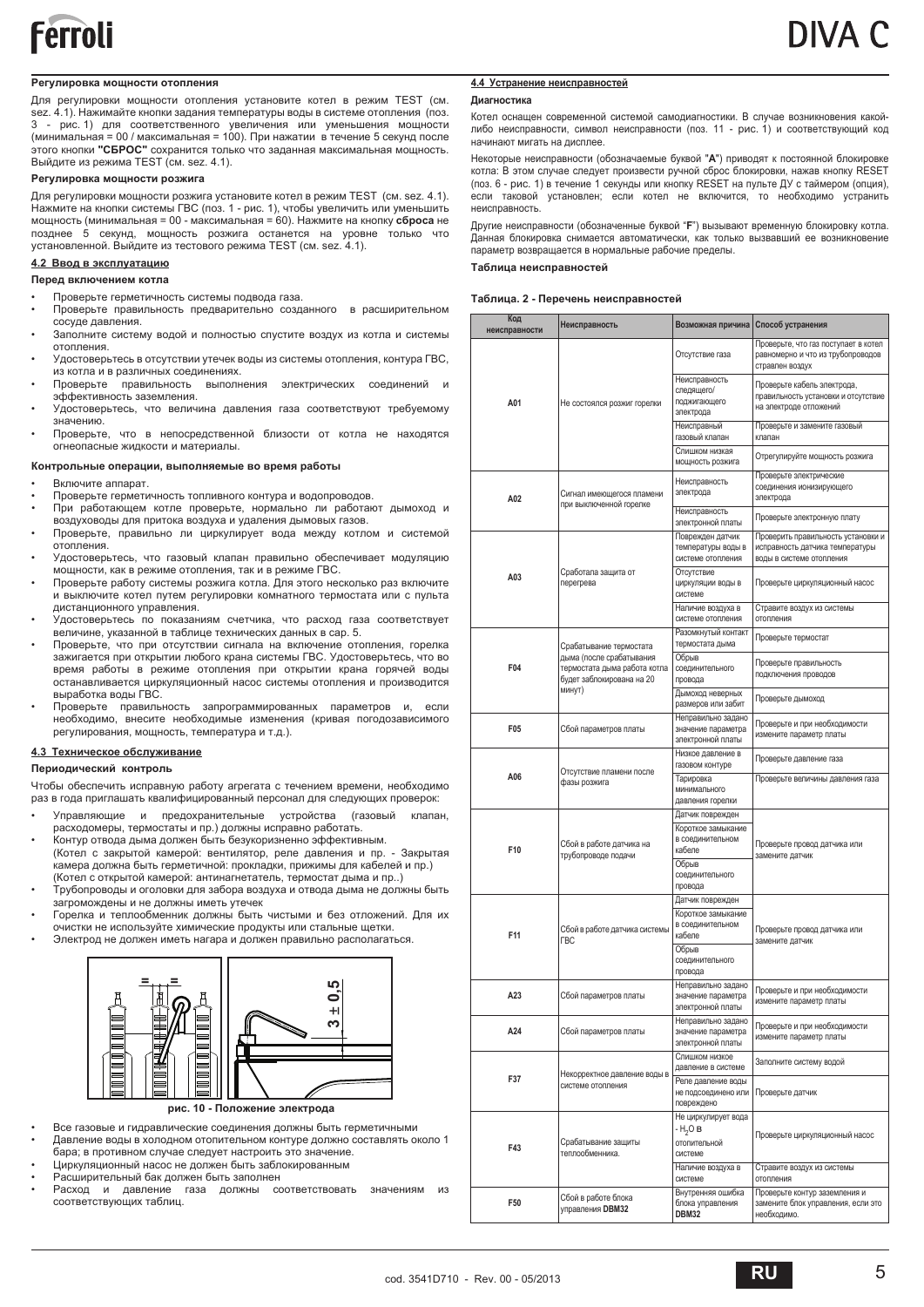# DIVA C

# $\overline{5}$ . ХАРАКТЕРИСТИКИ И ТЕХНИЧЕСКИЕ ДАННЫЕ

#### **Ɍɚɛɥɢɰɚ. 3 - ɍɫɥɨɜɧɵɟ ɨɛɨɡɧɚɱɟɧɢɹ ɪɢɫ. 11,ɪɢɫ. 12** ɢ **ɪɢɫ. 13**

- 
- 
- **9** Вход воды системы ГВС **44** Газовый клапан
- 
- **11** Обратный трубопровод системы отопления **56** Расширительный бак
- 
- **19** Камера сгорания **19 июль 78** Прерыватель тяги
- 
- 27 Медный теплообменник для систем отопления и торячего водоснабжения
- 32 **Пиркупяционный насос системы отопления 114** Реле давления воды
- 
- 36 Автоматический вантуз **194** Теплообменник системы ГВС
- 
- 38 Pacxogomep

#### **5.1 Общий вид и основные узлы**

- **7** Подвод газа **19 10 10 39 Ограничитель расхода воды**
- 8 Выход воды системы ГВС **42** Датчик температуры воды в системе ГВС
	-
- **10** Подача воды в систему отопления **19 июня 49** Предохранительный термостат
	-
- **14** Предохранительный клапан и и технологических и технологических города и технологических и технологических
	-
- **22** Горелка **12** 1 июля **81** Поджигающий/следящий электрод
	- **95** Отводной клапан
	-
- 34 Температурный датчик системы отопления **126** Термостат температуры продуктов сгорания
	-
- 37 Фильтр на входе холодной воды<br>**241** Автоматический обводной клапан (bypass)



 $5.2$  Гидравлический контур



**Ferroli** 

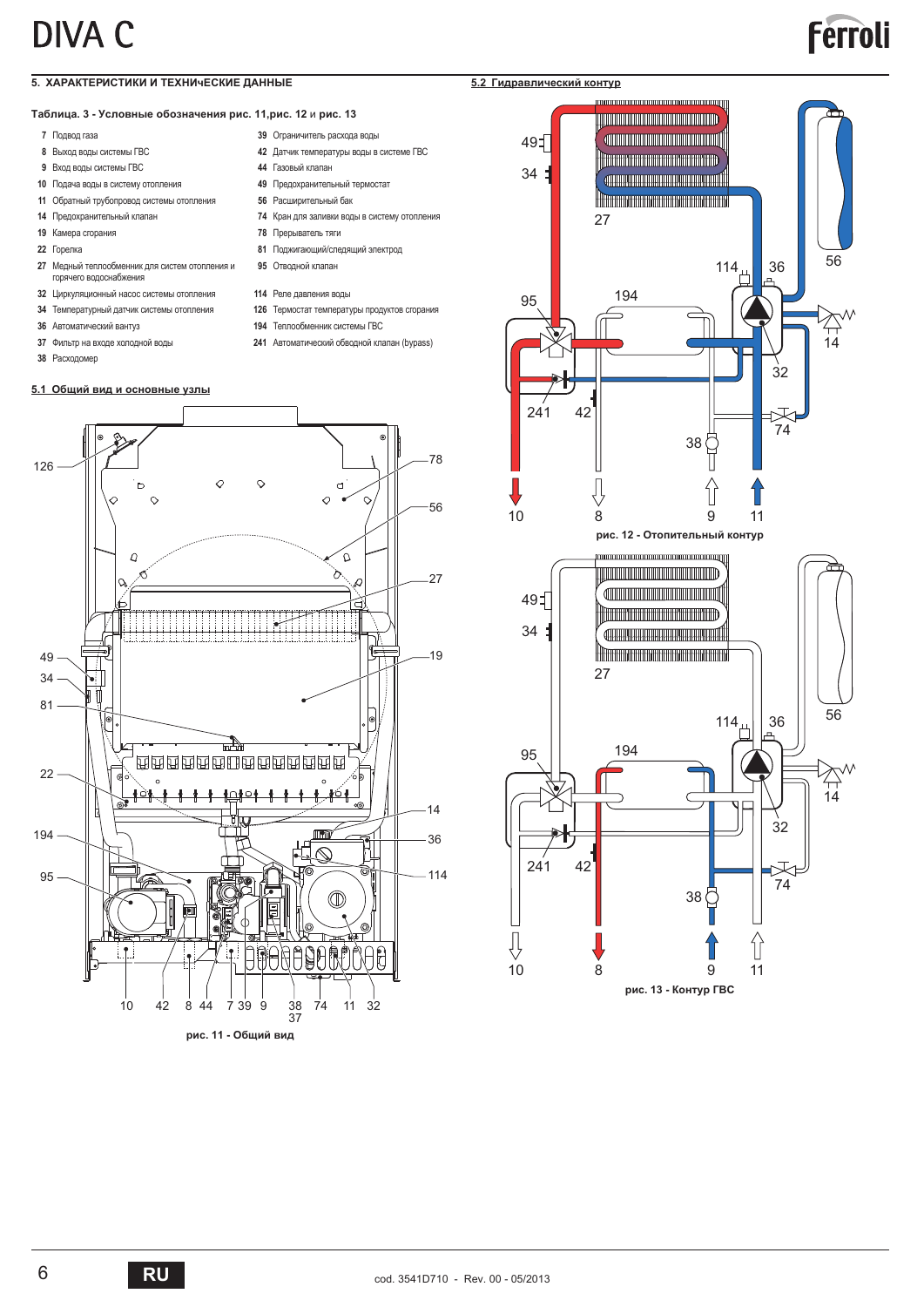# **5.3 Таблица технических данных**

В правой колонке указано сокращение, используемое на табличке технических данных

| Параметр                                                           | Единица<br>измерения | <b>DIVA C28</b>   | DIVA C32         |        |
|--------------------------------------------------------------------|----------------------|-------------------|------------------|--------|
| Макс. расход тепла                                                 | кВт                  | 30.8              | 34.4             | (Q)    |
| Мин. расход тепла                                                  | кВт                  | 11.5              | 11.5             | (Q)    |
| Макс. тепловая мощность в режиме отопления                         | кВт                  | 28.0              | 31.3             | (P)    |
| Мин. тепловая мощность в режиме отопления                          | кВт                  | 9.9               | 9.9              | (P)    |
| Макс. тепловая мощность в режиме ГВС                               | KBT                  | 31.3              | 31.3             |        |
| Мин. тепловая мощность в режиме ГВС                                | KBT                  | 9.7               | 9.7              |        |
| КПД Ртах (80-60°С)                                                 | $\%$                 | 91.0              | 91.0             |        |
| <b>КПД 30%</b>                                                     | $\frac{0}{0}$        | 89.8              | 89.8             |        |
| Класс по выбросам NOх                                              |                      | 3 (<150 мг/кВчас) |                  | (NOx)  |
| Форсунки горелки G20                                               | Øт. х диам.          | 15 x 1.35         | 15 x 1.35        |        |
| Давление подачи газа G20                                           | мбар                 | 20                | 20               |        |
| Макс.давление газа на горелку G20 ГВС                              | мбар                 | 12.0              | 12.0             |        |
| Макс.давление газа на горелку G20 отопл.                           | мбар                 | 92                | 12.0             |        |
| Мин.давление газа на горелку G20                                   | мбар                 | 1.5               | 1.5              |        |
| Макс.расход газа G20 отопл.                                        | нм $3/4$             | 3.26              | 3.64             |        |
| Мин. расход газа G20                                               | HM <sup>3</sup> /4   | 1.22              | 1.22             |        |
| Форсунки горелки G31                                               | Øт. х диам.          | 15 x 0.79         | 15 x 0.79        |        |
| Давление подачи газа G31                                           | мбар                 | 37                | 37               |        |
| Макс.давление газа на горелку G31 ГВС                              | мбар                 | 35.0              | 35.0             |        |
| Макс.давление газа на горелку G31 отопл.                           | мбар                 | 27.0              | 35.0             |        |
| Минимальное давление газа на горелку G31                           | мбар                 | 5.0               | 5.0              |        |
| Макс. расход газа G31 отопл.                                       | KT/4                 | 2.41              | 2.69             |        |
| Мин. расход газа G31                                               | KT/4                 | 0.90              | 0.90             |        |
| Максимальное рабочее давление воды в системе<br>отопления          | бар                  | 3                 | 3                | (PMS)  |
| Минимальное рабочее давление воды в системе<br>отопления           | бар                  | 0.8               | 0.8              |        |
| Макс. температура в системе отопления                              | °C                   | 90                | 90               | (tmax) |
| Объем воды в системе отопления                                     | Л                    | 1.2               | 1.2              |        |
| Объем расширительного бака системы<br>отопления                    | Л                    | 10                | 10               |        |
| Предварительное давление расширительного<br>бака системы отопления | бар                  | $\mathbf{1}$      | $\mathbf{1}$     |        |
| Макс. рабочее давление воды в контуре ГВС                          | бар                  | 9                 | 9                | (PMW)  |
| Минимальное рабочее давление воды в контуре<br><b>FBC</b>          | бар                  | 0.25              | 0.25             |        |
| Расход воды ГВС при Dt 25°С                                        | л/мин                | 17.9              | 17.9             |        |
| Расход воды ГВС при Dt 30°С                                        | л/мин                | 14.9              | 14.9             | (D)    |
| Класс защиты                                                       | IP                   | X <sub>5</sub> D  | X <sub>5</sub> D |        |
| Напряжение питания                                                 | В/Гц                 | 230V/50Hz         | 230V/50Hz        |        |
| Поглощаемая электрическая мощность                                 | Bт                   | 90                | 90               |        |
| Вес порожнего котла                                                | KГ                   | 30                | 30               |        |
| Тип агрегата                                                       |                      | $B_{11BS}$        |                  |        |

# **5.4 Диаграммы**

**Ⱦɢɚɝɪɚɦɦɵ ɞɚɜɥɟɧɢɟ - ɪɚɫɯɨɞ**



**A** = GPL (сжиженный нефтяной газ) - **B** = METAH

Потери напора циркуляционных насосов



А = Потери напора в котле - 1,2 и 3 = Скорость циркуляционного насоса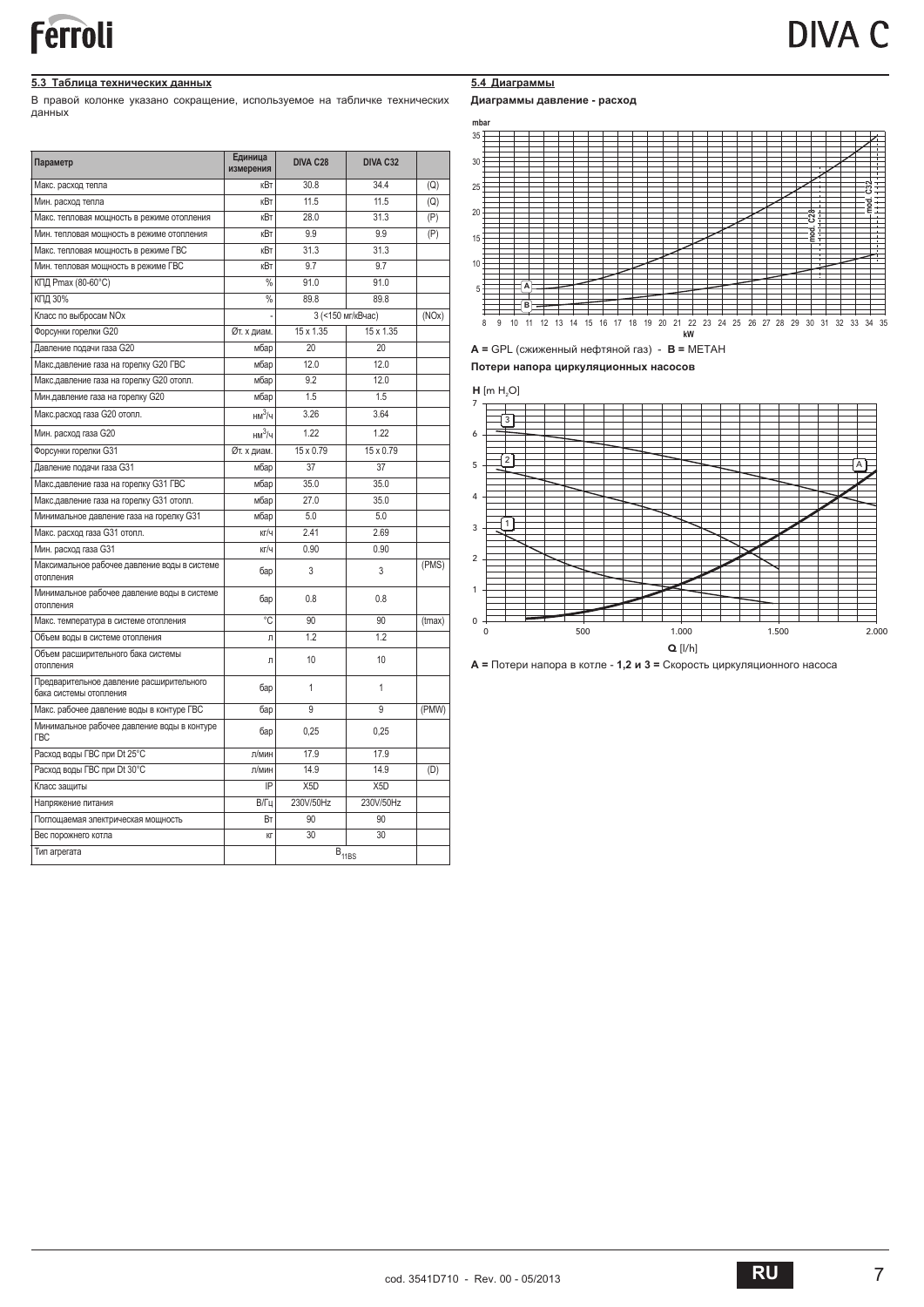# **5.5** Электрическая схема



#### **рис. 14 - Электрическая схема**

**Е№ Внимание:** Перед подключением комнатного термостата или<br> **32** Циркуляционный насос системы отопления<br>
34 Датчик температуры воды системы отопления<br>
2 Датчик температуры воды системы отопления<br>
2 Датчик температуры вод

- устройства ДУ снимите перемычку на клеммнике.
- Циркуляционный насос системы отопления
- **34** Иатчик температуры воды системы отопления<br>**38** Авсходомер
- 
- Датчик температуры воды в системе ГВС
- Назовый клапан
- Катушка регулирования Modureg
- Предохранительный термостат
- 72 Комнатный термостат (факультативно)<br>81 Поджигающий/следящий электрод
- 
- Реле давления воды
- **95** Отводной клапан<br> **114** Реле давления вс<br> **126** Термостат темпер Термостат температуры продуктов сгорания
- 139 Пульт дистанционного управления с таймером (факультативно)